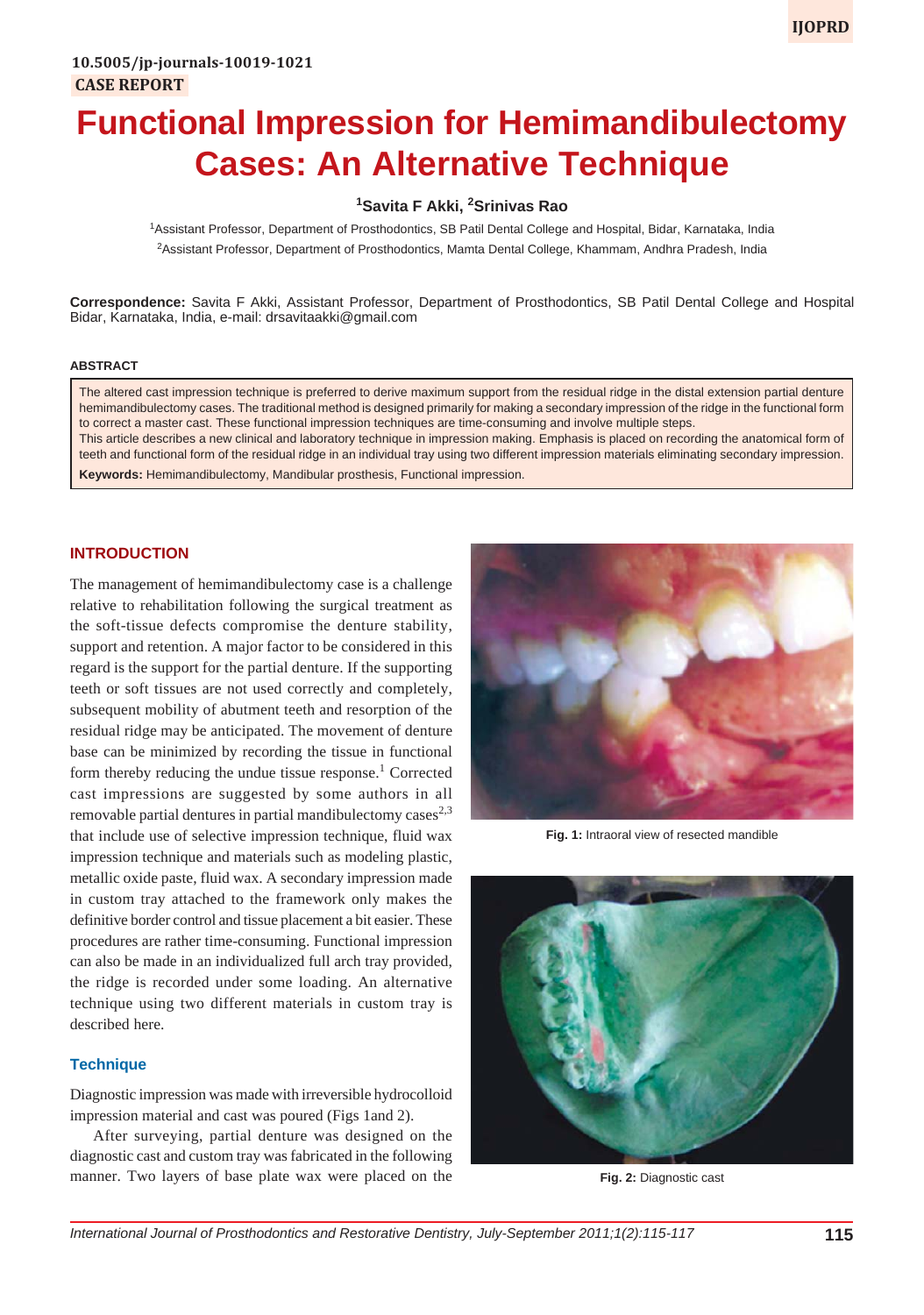#### *Savita F Akki, Srinivas Rao*

dentulous part as well as on the edentulous area. Nineteen gauge stainless steel orthodontic wire is bent into a loop and placed over the spacer. Such two loops were placed. These loops aid in support of the impression material. Windows were created on the right first molar for the orientation of the tray. Self-cure acrylic resin tray was constructed on the dentulous side. The loops were left open. Now the tray was finished and polished (Figs 3A and B).

Mouth preparations were done according to the treatment planning. The special tray was tried in the mouth. Adjustments were done.

 Impression of the teeth was made with medium body Reprosil (Dentsply-DE) polyvinyl siloxane impression material. After the setting of the impression, the impression of the residual ridge was made using C-silicone high consistency, heavy bodied sta-seal f (Detax-dental Germany) special impression material. This material had prolonged setting time and smooth initial consistency that facilitated the functional border molding (Fig. 4A).

Cast was poured in type III dental stone (Fig. 4B). Further steps were carried out on the master cast itself.



**Fig. 3A:** Modeling wax spacer with the retentive loop

### **DISCUSSION**

The usual principles of partial denture designs and fabrication apply to lateral defects of the mandible. With the understanding of the inherent problems associated with utilizing two different kinds of support; one basically rigid (teeth) and the other movable (soft tissue over the residual ridge), in hemimandibulectomy cases where bony support is minimal, the tissue bed is quite unyielding and is not easily displaced, capture of the buccal, labial, lingual functional contours can contribute greatly to the stabilization of the prosthesis.<sup>4</sup> In the technique described in this article, the impression of the teeth was made first in order to get the stability of the tray. This recorded the teeth in anatomical form. While making the impression of the residual ridge, the finger pressure was applied on the tray, while the heavy bodied sta-seal f is placed over the supporting loops. The tray is held firmly in its position. When patient makes the movements of the tongue, it molds the material to the functional form and the soft tissues were displaced under the heavy consistency material. However, because of initial soft consistency, the displacement was minimal and thus recorded the functional form of the ridge.



**Fig. 4A:** Impression of the teeth and residual ridge



Fig. 3B: The finished special tray



**Fig. 4B:** Master cast